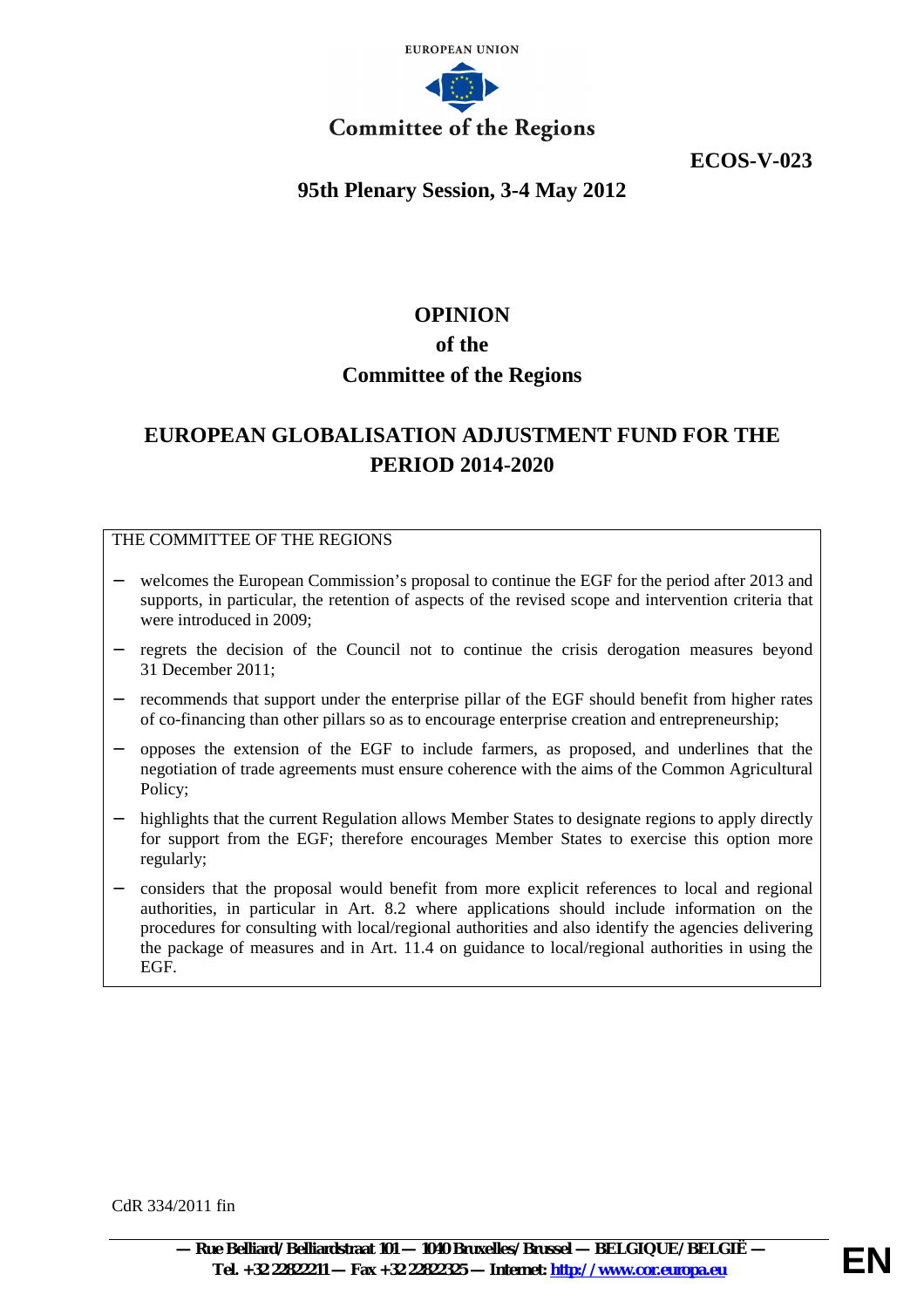# **Rapporteur**

Mr Gerry Breen (IE/EPP), Member of Dublin City Council and Dublin Regional Authority

## Reference document

Proposal for a Regulation of the European Parliament and of the Council on the European Globalisation Adjustment Fund (2014-2020) COM(2011) 608/3 final

- 1 -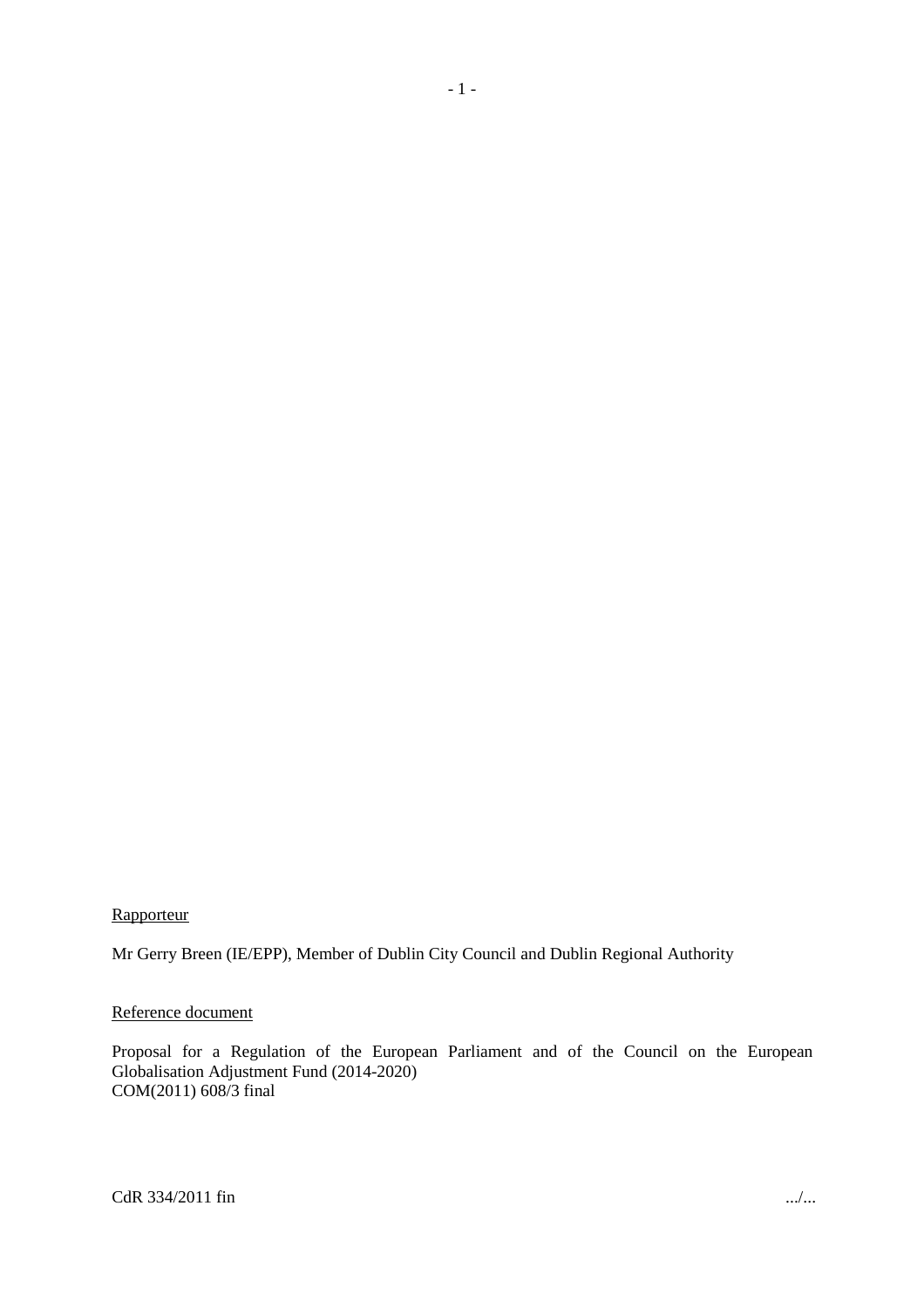## **I. POLICY RECOMMENDATIONS**

## THE COMMITTEE OF THE REGIONS

1. considers that the European Globalisation Adjustment Fund (EGF) is an important tool to intervene in cases of significant redundancies in order to avoid long-term unemployment at a time of difficult labour market conditions and is also an important European Union mechanism to show solidarity with workers who have lost their jobs;

 $-2-$ 

- 2. acknowledges that the EGF has been able to support about 10% of workers made redundant in the EU during 2009-2010 and that 40% of workers targeted by the Fund have been successfully reintegrated into the labour market but repeats its call on the European Commission and Member States to improve cooperation with local and regional authorities and other stakeholders in the implementation of the EGF;
- 3. endorses the European Social Fund (ESF) to support long-term active labour market policies and assist in unemployment prevention and early intervention, but considers that there is a need for a rapid intervention mechanism, such as the EGF, to assist at times of unemployment crises;
- 4. welcomes the European Commission's proposal to continue the EGF for the period after 2013 and supports, in particular, the retention of aspects of the revised scope and intervention criteria that were introduced in 2009. Notes that the rising number of applications since then shows a clear demand for intervention based on events of 500 redundancies or less but accepts that usage of the EGF to date has been well below its indicative budgetary ceiling;
- 5. supports the efforts to improve and simplify the EGF process but suggests that the following key challenges remain for the future of the EGF:
	- more efficient and responsive  $-$  a truly rapid intervention mechanism;
	- an appropriate and attractive option for Member States when faced with incidents of large redundancies, implying the need for simpler procedures, higher rates of co-financing; and greater flexibility in its application; and
	- providing additionality to go beyond and complement what other EU funds provide and supplementing measures required under national or community law or collective agreements;
- 6. considers that the proposed extension of the EGF to farmers affected by trade agreements illustrates a fundamental inconsistency between the EU's trade policy and its agricultural policy;

<sup>1</sup> COM(2011) 0500 final.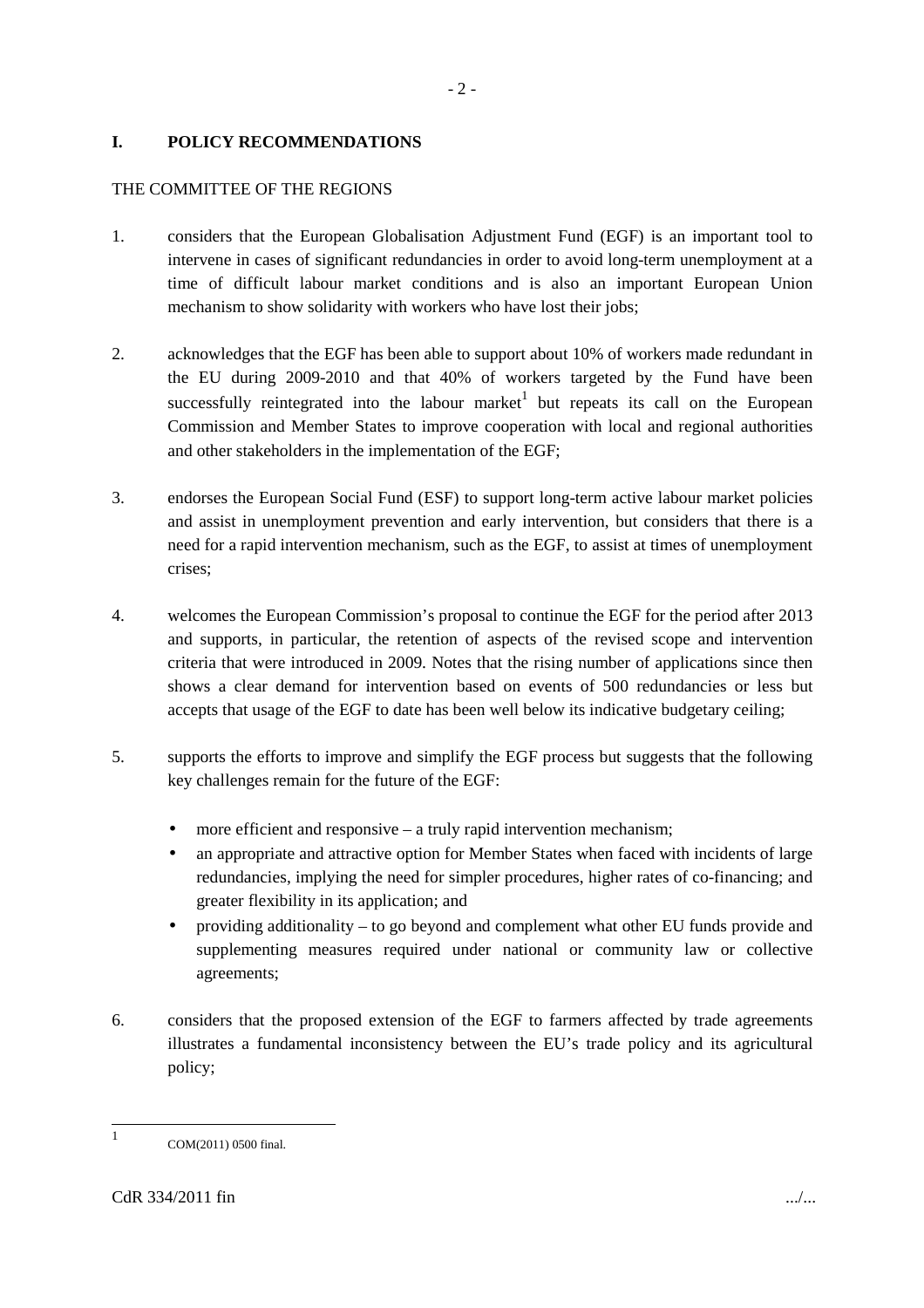- 7. considers that extending the EGF to the agricultural sector is a very radical change to the nature of the EGF and is concerned that this proposal creates in effect two EGFs, one for workers in the agricultural sector and another for other workers, with different criteria, application procedures and management and financial control arrangements;
- 8. understands the rationale but questions whether the EGF and other proposed crisis mechanisms should be outside the scope of the Multiannual Financial Framework;
- 9. regrets the decision of the Council not to continue the crisis derogation measures beyond 31 December 2011<sup>2</sup>, especially at a time when a number of economies are struggling to combat the impacts of the on-going 'sovereign debt crisis' and the resultant pressure on employment and deteriorating social conditions. Furthermore, regrets that this decision was taken at a time when the number of EGF applications has significantly increased, as a result of the derogations introduced in 2009, and when the Fund is delivering positive results;
- 10. emphasises that the decision of the Council should not prejudice the negotiations on the proposed EGF for 2014-2020;

## *Coverage of the EGF*

- 11. welcomes the extension of the EGF to owner-managers of micro, small and medium-sized enterprises and self employed workers but suggests that further clarification maybe required on the application of the EGF to the self-employed given the variation across the Member States on the unemployment status of such persons;
- 12. welcomes the flexibility to apply the EGF in small labour markets or in exceptional circumstances but suggests that the European Commission provides further guidance on criteria that will be applied in such circumstances; highlights that the extent of the impact of redundancy in a locality or region must be considered and not just the absolute number of redundancies;
- 13. supports the inclusion of a financial provision for investment in physical assets for selfemployment and business start-ups as it will enhance the package of services that the EGF can support; and recommends that support under the enterprise pillar of the EGF should benefit from higher rates of co-financing than other pillars so as to encourage enterprise creation and entrepreneurship;
- 14. highlights that access to third level education intervention is currently limited by the academic cycle, as the timing of the redundancy restricts the ability of the EGF to support affected workers for two full years of tuition; and proposes that redundant workers under the EGF

<sup>2</sup>

Employment Affairs Council, December 1, 2011.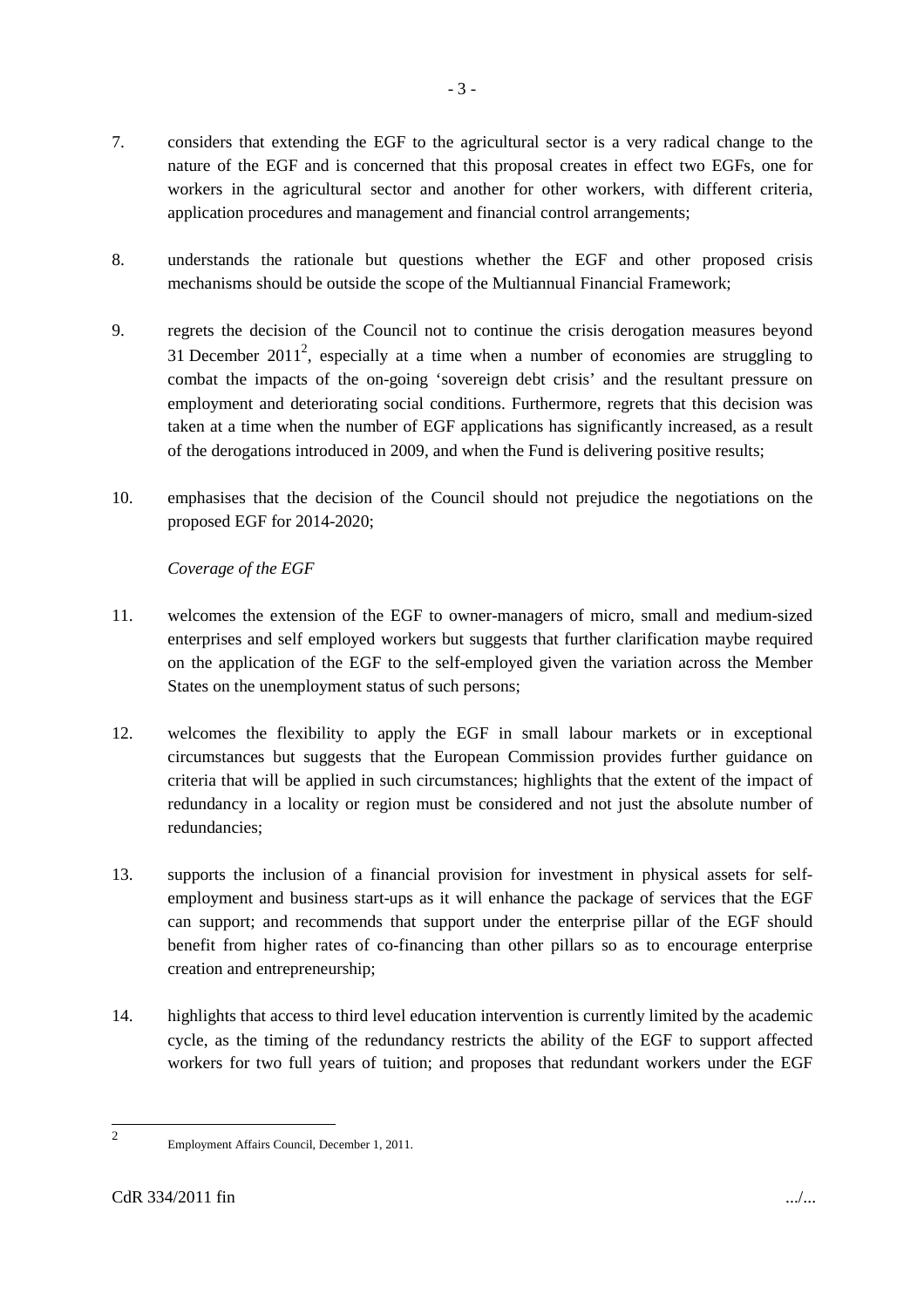should benefit from at least two full years of tuition with current restrictions being relaxed or funding front-loaded to allow for this;

- 15. underlines that the EGF must only support additional measures and not replace actions required by national or community law or collective agreements; highlights that there have been conflicts between the aims of the EGF and the inflexible nature of some national policy frameworks, which can hinder the effectiveness of the EGF; encourages Member States to view the EGF as an opportunity to develop new and dynamic approaches to supporting workers made redundant;
- 16. welcomes the proposal to allow Member States the possibility to amend the package of support services to workers by adding other eligible actions; requests that a maximum period be set (of say one month) whereby the European Commission agrees to such changes;

*The Application Process - Faster Intervention and Simpler Procedures*

- 17. appreciates the desire of the EU Institutions to speed-up the application and approval procedures but regrets that the proposal is somewhat inadequate for mobilising the EGF as a truly rapid intervention mechanism;
- 18. considers that some of the measures aimed at enhancing the effectiveness of the EGF may in fact lead to greater administrative burdens and costs for the implementing authorities; underlines that more onerous control and reporting requirements may have the effect of making the EGF a less attractive option for Member States to deploy in times of employment crisis;
- 19. considers that, in the absence of national redundancy provisions, the application process would benefit from a direct and early involvement of workers or their representatives and suggests that authorities need to incentivise workers engagement with the process by demonstrating that they will be getting additional supports (over and above statutory supports) via the EGF;
- 20. proposes also that Article 8.2 provide for applications to include a profile of the redundant workers and an initial assessment of their education and training needs and ambitions for enterprise creation, in order to tailor an appropriate package of personalised supports to meet workers' requirements and expectations from the Fund;
- 21. proposes that as well as the social partners, Member States must also consult with the relevant local and regional authorities during the application process and applications should set out implementation procedures clearly, including inter-agency coordination, procedures for communicating with workers and informing them of the supports available and the procedures for applying;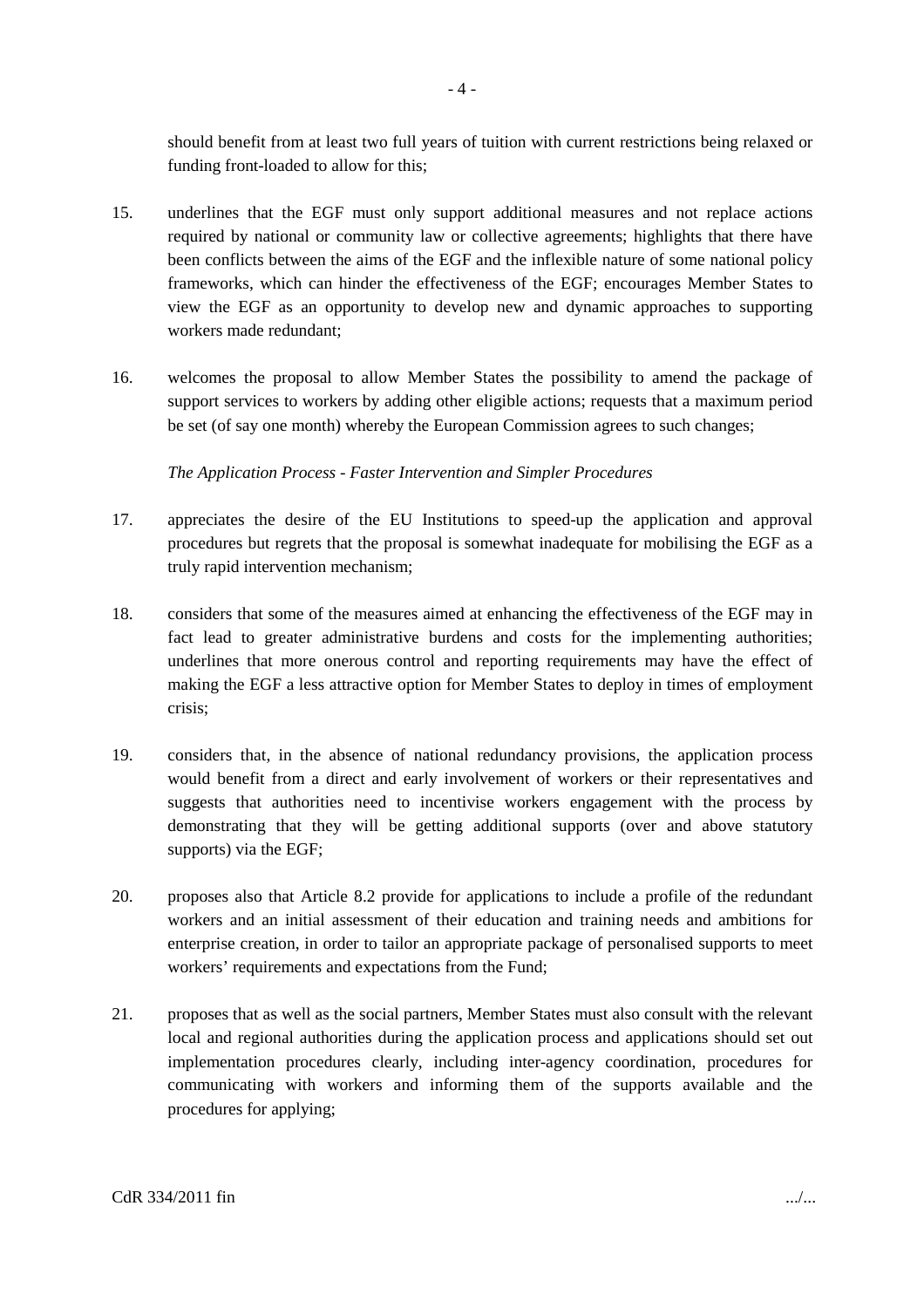- 22. suggests that guidance on the submission of applications also have reference to labour market intelligence and in particular the EU skills panorama<sup>3</sup>, so that measures funded under the EGF better match EU labour market needs and further considers that the mobility allowance provided for by the EGF Regulation could be used to support workers fill labour market skills gaps in other parts of the Union;
- 23. welcomes efforts to simplify the eligibility of costs however, experience has shown that Member States are reluctant to incur costs until there is a decision on an EGF application; points out that this is resulting in unnecessary delays, disillusionment of workers and undermines the effectiveness and credibility of the EGF and suggests that greater certainty is required if workers are to be supported quickly;
- 24. recommends that the next Inter-Institutional Agreement speed-up the approval process; but if not proposes that the European Commission provides an interim payment to Member States, after its initial assessment and verification of an application, in an effort to provide more certainty, address the time critical nature of redundancy and reduce the delay in providing EGF funded supports to redundant workers;
- 25. would hope that the quality of applications improves as familiarity with the EGF develops and in this regard encourages Member States to retain collective knowledge of the Fund and its implementation; further suggests that the European Commission identify experts with experience of the EGF application process who can be deployed to provide pre-application advice and exchange experience with potential new applicants;

## *Co-financing Rates*

- 26. bearing in mind the decision of the Council to reinstate the 50% rate (from January 1, 2012), still supports the provision of a higher co-financing rate for the EGF than that proposed, in order to overcome the lack of co-financing resources and improve the attractiveness of the EGF;
- 27. considers that the proposed model for modulation of the co-financing rate (of 50%-65%) is inappropriate;
- 28. welcomes that some provision is made to cover costs associated with preparatory, management, information, publicity, control and reporting activities of authorities implementing an EGF application (Art 7.3) and suggests that this should be no more than 5% of total costs;

<sup>3</sup>

As set out in the Europe 2020 flagship initiative, An Agenda for New Skills and Jobs.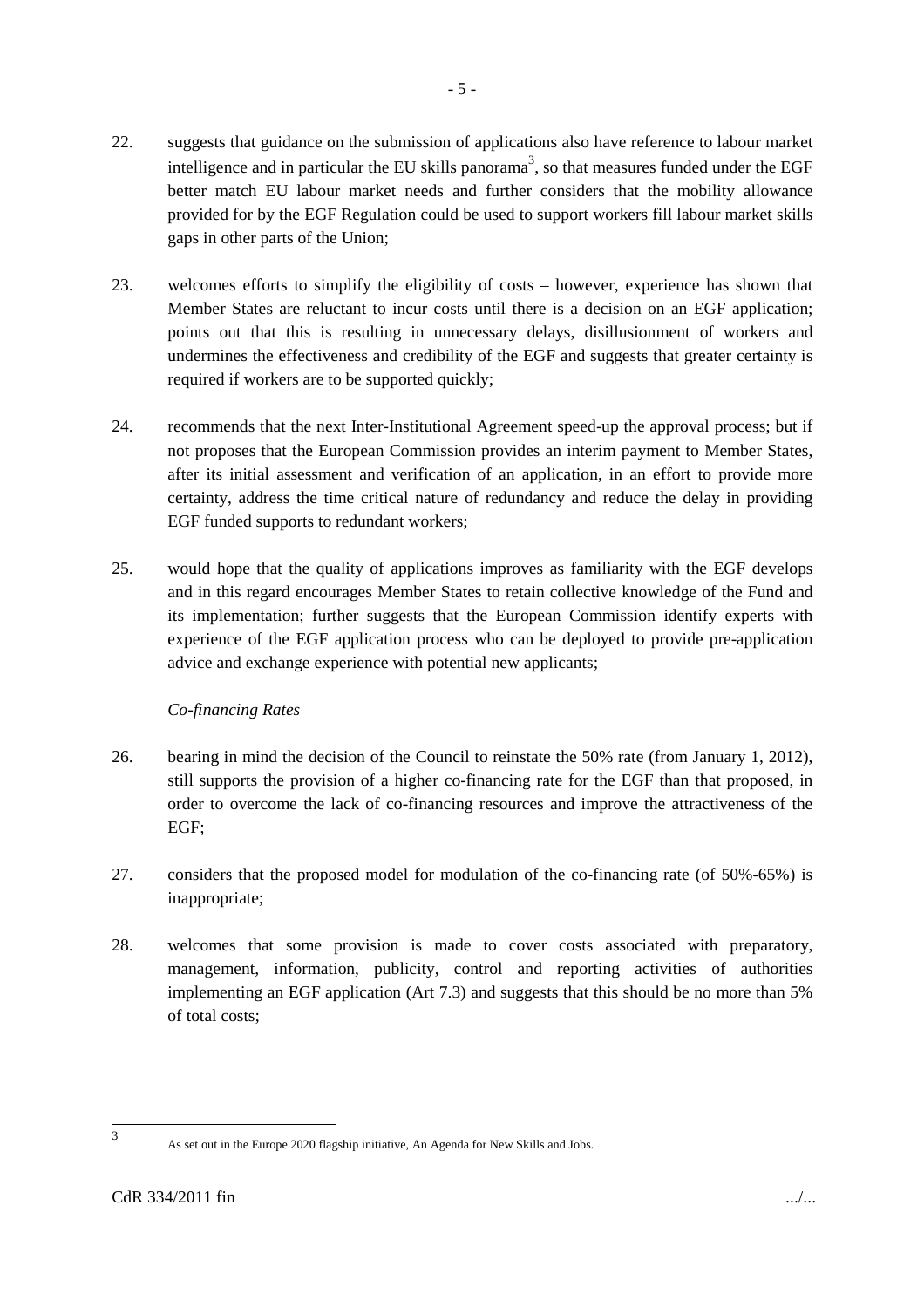#### *Extending the EGF to include the Agricultural Sector*

- 29. opposes the extension of the EGF to include farmers, as proposed, and underlines that the negotiation of trade agreements must ensure coherence with the aims of the Common Agricultural Policy;
- 30. considers that the extension to the agricultural sector, by enabling farmers to adjust their activities within and/or outside agriculture, is partly inconsistent with the stated objectives of the Common Agricultural Policy to maintain agriculture in all territories and the desire to protect the diversity of the sector at European level;
- 31. asks, in the context of a reduced budget ceiling, a widening of the scope of beneficiaries and efforts to make the EGF more accessible/attractive, whether the balance in the proposed budgetary allocation is appropriate to the objective of the Fund, with a maximum of EUR 2.5 billion (of the EUR 3 billion total budget) being reserved for the agricultural sector; suggests that this would seem to be too high for the EGF as a rapid intervention instrument and too low to compensate for the projected real losses of the farming and food sectors if certain bilateral trade agreements are completed;
- 32. bearing in mind these fundamental reservations, of extending the scope to the agricultural sector, the Committee has a number of other comments on this aspect of the proposal:
	- considers that the proposal is vague on when the EGF will apply to individual farmers, in particular, it's not clear what will be accepted as "adjustments" to farm activity in response to market circumstances;
	- feels, furthermore, that the proposed procedures for obtaining EGF support for the agricultural sector require the adoption of a number of delegated acts by the European Commission, which would require further consideration;
	- considers that the granting of support for a period of three years following the implementation of a trade agreement is insufficient given that the impact of such agreements on agricultural activity may not be immediate;
	- suggests that invoking the EGF for the agricultural sector should not be confined to farmers and farm workers but used to provide personalised supports to workers and suppliers in related downstream activities also affected by trade agreements, such as food processing;
- 33. acknowledges that the Fund should not be used to provide income support to farmers adversely affected by a trade agreement; considers that links with the European Agricultural Fund for Rural Development (EAFRD) are not sufficiently well developed in the proposal and suggests that the European Commission provide more detail in this regard.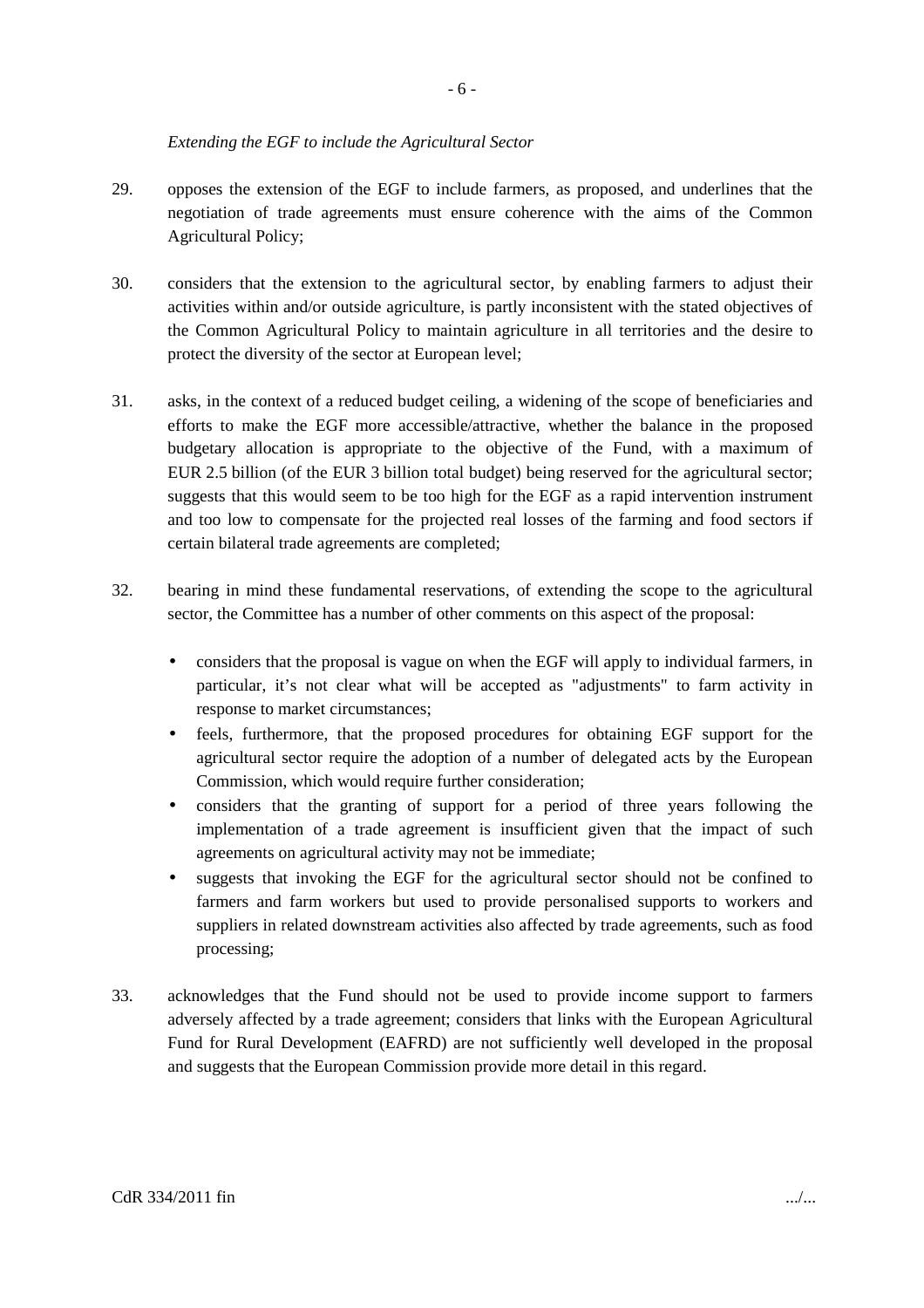#### *Role of Local and Regional Authorities*

- 34. highlights that the potential of local and regional authorities has not been fully exploited by Member States in the use of the EGF and invokes the principle of partnership and multi-level governance 4 in the preparation and implementation of EGF applications and in the, monitoring and evaluation of the effectiveness of the Fund;
- 35. drawing on experiences to date, suggests that the EGF is more effective when there is a coordinated local inter-agency approach in the design and delivery of the coordinated package of measures for workers and when there are local points of contact to provide clear and consistent advice and guidance to redundant workers;
- 36. highlights that the current Regulation allows Member States to designate regions to apply directly for support from the EGF; therefore encourages Member States to exercise this option more regularly, especially where regions have competence for training, education and/or a role in enterprise support and development; considers that this would overcome application delays and capacity issues at national level, where national ministries often do not have the necessary capability nor resources to design and deliver local/regional support services;
- 37. proposes that the European Commission compile a database of implementation best practice and that the guidance on the submission of applications (referred to in Art 12.2) include criteria on multi-level partnership;
- 38. feels that, during the on-going sovereign-debt crisis and the resultant pressure on public budgets, consideration may be given to extending the EGF to cases where the public sector is shedding significant numbers of employees and where this is having a negative effect on the labour market in some local/regional economies;
- 39. considers that the proposal would benefit from more explicit references to local and regional authorities, in particular in Art. 8.2 where applications should include information on the procedures for consulting with local/regional authorities and also identify the agencies delivering the package of measures and in Art. 11.4 on guidance to local/regional authorities in using the EGF;
- 40. considers that communication channels must be improved with; (a) clearer lines of communication between the authorities responsible for managing the EGF, from the European Commission to national and local/regional bodies; and (b) more effective personalised communication with beneficiary workers; and proposes in this regard that applications have a website with general information and a portal website allowing for confidential exchange of personal information between redundant workers and support agencies.

<sup>4</sup> Partnership and Multi-level Governance, as set out in the Regulation laying down common provisions for the Structural Funds and other EU funds (COM(2011) 615 final).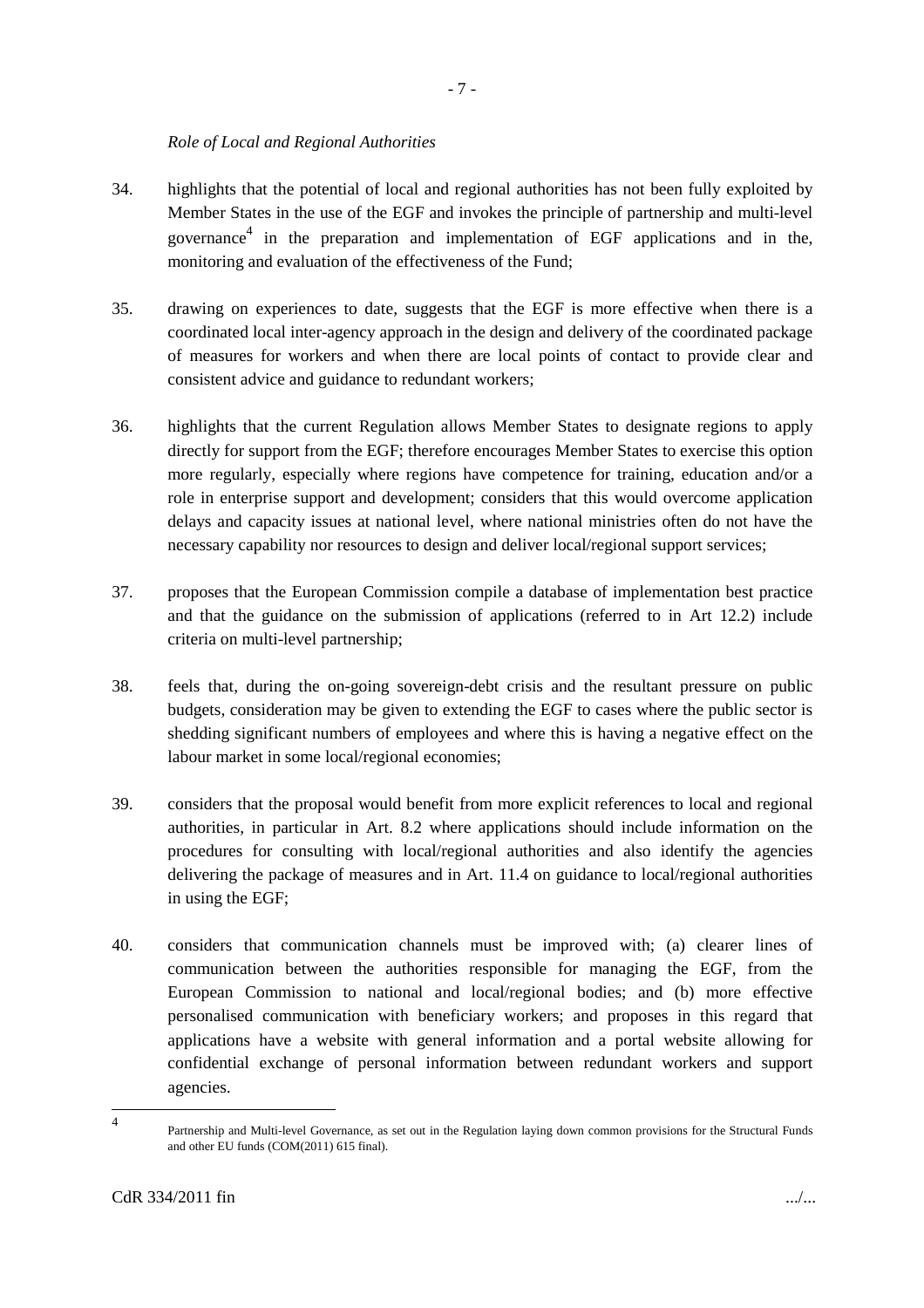## **II. RECOMMENDATIONS FOR AMENDMENTS**

# **Amendment 1**

Recital 10

| <b>Text proposed by the Commission</b>            | CoR amendment                                                                         |
|---------------------------------------------------|---------------------------------------------------------------------------------------|
|                                                   | When drawing up the coordinated package of When drawing up the coordinated package of |
| active labour market policy measures, Member      | active labour market policy measures, Member                                          |
| States should favour measures that will           | States should favour measures<br>that will                                            |
| significantly contribute to the employability of  | significantly contribute to the employability of                                      |
| the redundant workers. Member States should       | the redundant workers. Member States should                                           |
| strive towards the reintegration into employment  | strive towards the reintegration into employment                                      |
| or new activities of at least 50% of the targeted | or new activities of at least 50% of the targeted                                     |
| workers within 12 months of the date of           | workers within 12 months of the date of                                               |
| application.                                      | application approval of funding.                                                      |
|                                                   |                                                                                       |

#### **Reason**

It takes on average 12 to 17 months from the moment of the application until the approval of funding. Many Member States and local and regional authorities are not in a position to make financial resources available during this period. The requirement for at least 50% of workers to have returned to employment within 12 months of the date of application will in some cases mean that no application for financial support is made at all.

## **Amendment 2** Article 4, paragraph 2

| Article 4                                                                                                                                                                                                                                                                                                                                                                                                                                                    | Article 4                                                                                                                                                                                                                                                                                                                                                                                                                                                                                        |
|--------------------------------------------------------------------------------------------------------------------------------------------------------------------------------------------------------------------------------------------------------------------------------------------------------------------------------------------------------------------------------------------------------------------------------------------------------------|--------------------------------------------------------------------------------------------------------------------------------------------------------------------------------------------------------------------------------------------------------------------------------------------------------------------------------------------------------------------------------------------------------------------------------------------------------------------------------------------------|
| Intervention criteria                                                                                                                                                                                                                                                                                                                                                                                                                                        | Intervention criteria                                                                                                                                                                                                                                                                                                                                                                                                                                                                            |
| 2. In small labour markets or in exceptional<br>circumstances, where duly substantiated by<br>the applicant Member State, an application<br>for a financial contribution under this Article<br>may be considered admissible even if the<br>criteria laid down in points (a) or (b) of<br>paragraph 1 are not entirely met, when<br>redundancies have a serious impact on<br>employment and the local economy. The<br>Member State shall specify which of the | 2. In small labour markets or in exceptional<br>circumstances, where duly substantiated by the<br>applicant Member State, as in the case of small<br>Member<br><b>States</b><br>or remote regions,<br>an<br>application for a financial contribution under<br>this Article may be considered admissible even<br>if the criteria laid down in points (a) or (b) of<br>paragraph 1 are not entirely met, when<br>redundancies have a serious<br>impact on<br>employment and the local economy. The |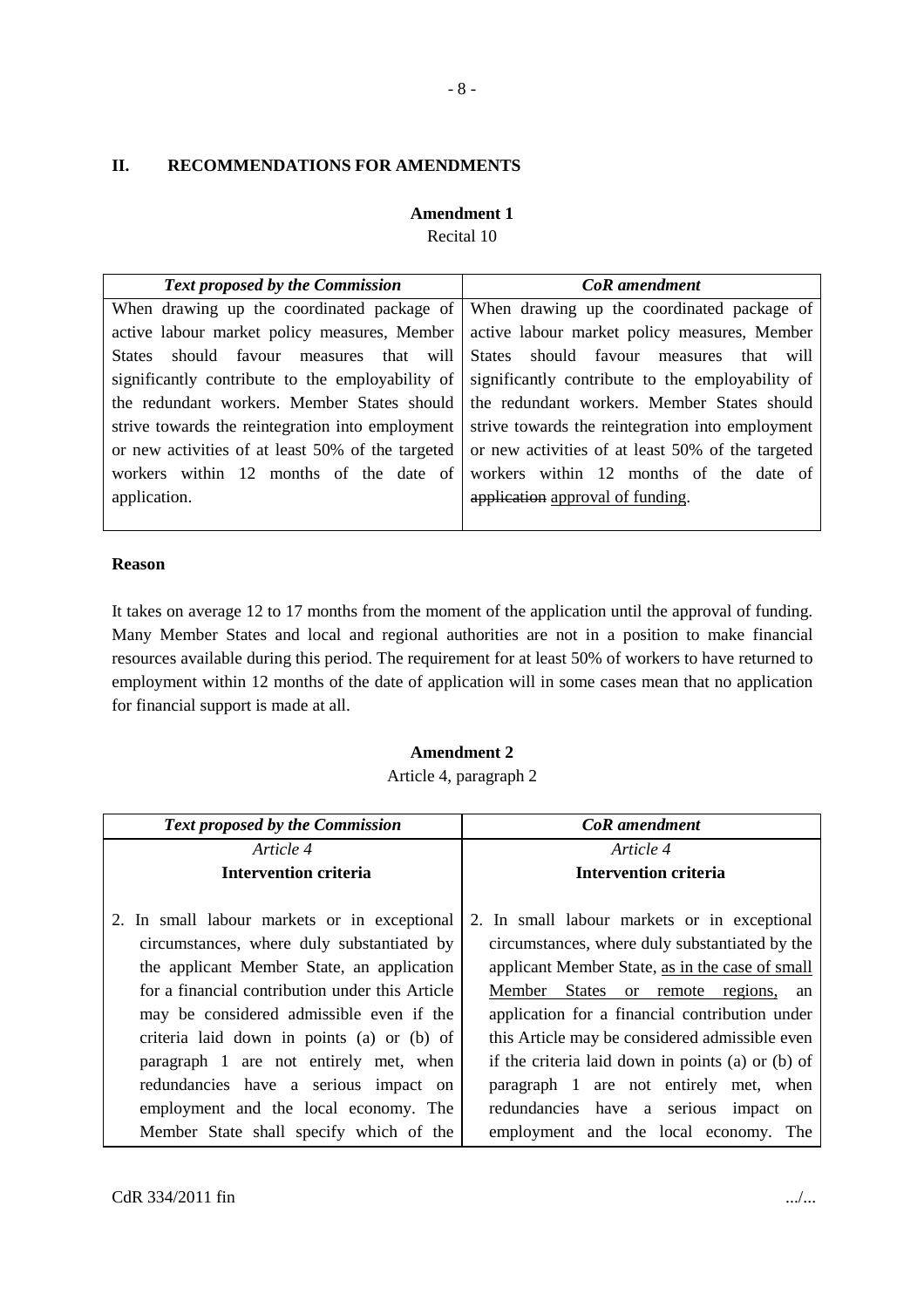| intervention criteria set out in points (a) and $\vert$ | Member State shall specify which of the         |
|---------------------------------------------------------|-------------------------------------------------|
| (b) of paragraph 1 is not entirely met.                 | intervention criteria set out in points (a) and |
|                                                         | (b) of paragraph 1 is not entirely met.         |

#### **Reason**

Recital (6) of the proposal covers this possibility and so, with a view to greater legal certainty, it should also be included in its articles. Since the proposal for an EGF directive explicitly mentions "remote regions", the CoR considers it crucial that, on the basis of Article 349 TFEU, it be understood that the remote regions mean the outermost regions. This is so that they can also enjoy the series of derogations which would enable them to benefit fully from the Fund. It should also be borne in mind that the outermost regions contain the regions with the highest unemployment rates in Europe, and that the small size of their economies prevents them from building up businesses with the numbers of employees required to be eligible for EGF support, putting them at an obvious disadvantage.

# **Amendment 3**

Article 8.2

| Text proposed by the Commission                                                                        | <b>CoR</b> amendment                                |  |
|--------------------------------------------------------------------------------------------------------|-----------------------------------------------------|--|
| application shall include the following<br>The                                                         | The application shall include the following         |  |
| information:                                                                                           | information:                                        |  |
| (a) a reasoned analysis of the link between the                                                        | (a) a reasoned analysis of the link between the     |  |
| redundancies and the major structural changes in                                                       | redundancies and the major structural changes in    |  |
| world trade patterns, or the serious disruption of                                                     | world trade patterns, or the serious disruption of  |  |
| the local, regional or national economy caused by                                                      | the local, regional or national economy caused by   |  |
| an unexpected crisis, or the new market situation<br>an unexpected crisis, or the new market situation |                                                     |  |
| in the agricultural sector in the Member State and                                                     | in the agricultural sector in the Member State and  |  |
| resulting from the effects of a trade agreement                                                        | resulting from the effects of a trade agreement     |  |
| initialled by the European Union in accordance                                                         | initialled by the European Union in accordance      |  |
| with Article XXIV of the GATT or a multilateral                                                        | with Article XXIV of the GATT or a multilateral     |  |
| agreement initialled within the World Trade                                                            | agreement initialled within the World Trade         |  |
| Organisation as per Article $2(c)$ . This analysis                                                     | Organisation as per Article $2(c)$ . This analysis  |  |
| shall be based on statistical and other information                                                    | shall be based on statistical and other information |  |
| at the most appropriate level to demonstrate the                                                       | at the most appropriate level to demonstrate the    |  |
| fulfilment of the intervention criteria set out in                                                     | fulfilment of the intervention criteria set out in  |  |
| Article 4;                                                                                             | Article 4;                                          |  |
| (b) an assessment of the number of redundancies                                                        | (b) an assessment of the number of redundancies     |  |
| in accordance with Article 5, and an explanation                                                       | in accordance with Article 5, and an explanation    |  |
| of the events giving rise to those redundancies;                                                       | of the events giving rise to those redundancies;    |  |
| (c) the identification, where applicable, of the                                                       | (c) the identification, where applicable, of the    |  |
| dismissing enterprises, suppliers or downstream                                                        | dismissing enterprises, suppliers or downstream     |  |
| producers, sectors, and the categories of targeted                                                     | producers, sectors, and the categories of targeted  |  |
| workers;                                                                                               | workers;                                            |  |
|                                                                                                        |                                                     |  |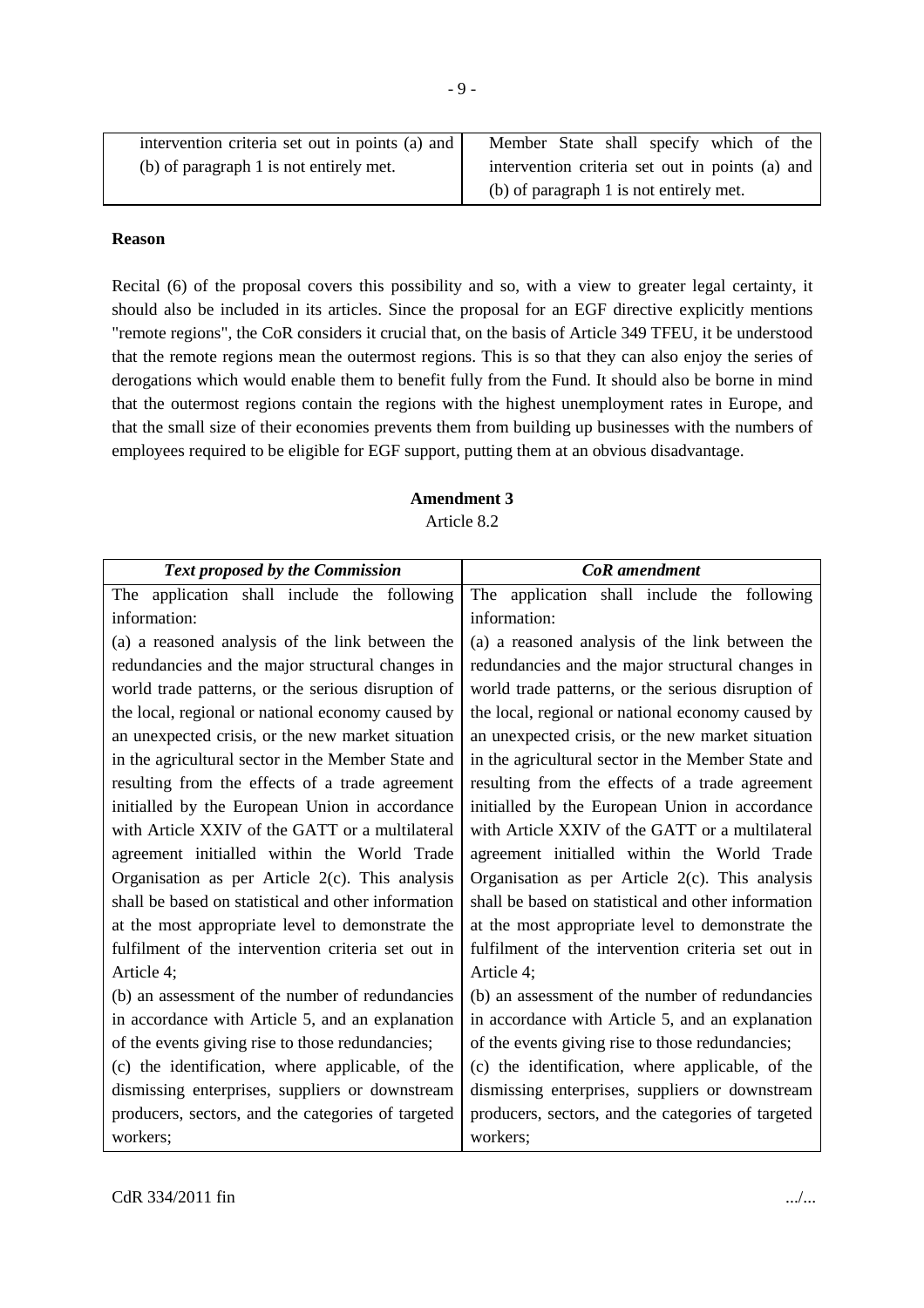| (d) the expected impact of the redundancies as        | (d) the expected impact of the redundancies as        |  |
|-------------------------------------------------------|-------------------------------------------------------|--|
| regards the local, regional or national economy       | regards the local, regional or national economy       |  |
| and employment;                                       | and employment;                                       |  |
| (e) the estimated budget for each of the              | (e) a profile of the redundant workers and an         |  |
| components of the coordinated package of              | initial assessment of their education and training    |  |
| personalised services in support of the targeted      | needs and potential for enterprise creation;          |  |
| workers;                                              | (ef) the estimated budget for each of the             |  |
| (f) the dates on which the personalised services to   | components of the coordinated package of              |  |
| the affected workers and the activities to            | personalised services in support of the targeted      |  |
| implement EGF, as set out in Article $7(1)$ and $(3)$ | workers;                                              |  |
| respectively, were started or are planned to be       | (fg) the dates on which the personalised services     |  |
| started;                                              | to the affected workers and the activities to         |  |
| (g) the procedures followed for consulting the        | implement EGF, as set out in Article $7(1)$ and $(3)$ |  |
| social partners or other relevant organisations as    | respectively, were started or are planned to be       |  |
| applicable;                                           | started;                                              |  |
| (h) a statement of compliance of the requested        | (gh) the procedures followed for consulting the       |  |
| EGF support with the procedural and material          | redundant workers or their representatives, social    |  |
| Union rules on state aid as well as a statement       | partners, local and regional authorities or other     |  |
| that the personalised services do not replace         | relevant organisations as applicable;                 |  |
| measures that are the responsibility of companies     | (hi) a statement of compliance of the requested       |  |
| of national law or<br>collective<br>by virtue         | EGF support with the procedural and material          |  |
| agreements;                                           | Union rules on state aid as well as a statement       |  |
| (i) the sources of national co-funding;               | that the personalised services do not replace         |  |
| (j) if applicable, any further requirements which     | measures that are the responsibility of companies     |  |
| may have been laid down in the delegated act          | by virtue of<br>national law or collective            |  |
| taken in accordance with Article 4(3).                | agreements;                                           |  |
|                                                       | (j) demonstrate additionality to existing national    |  |
|                                                       | support measures and synergies with existing          |  |
|                                                       | Operational Programmes under the Structural           |  |
|                                                       | Funds;                                                |  |
|                                                       | $(ik)$ the sources of national co-funding;            |  |
|                                                       | (il) if applicable, any further requirements which    |  |
|                                                       | may have been laid down in the delegated act          |  |
|                                                       | taken in accordance with Article 4(3).                |  |

#### **Reason**

These additions are included to ensure that applications for EGF assistance better meet redundant workers' needs and expectations and that the measures funded fully complement EU and national policy frameworks.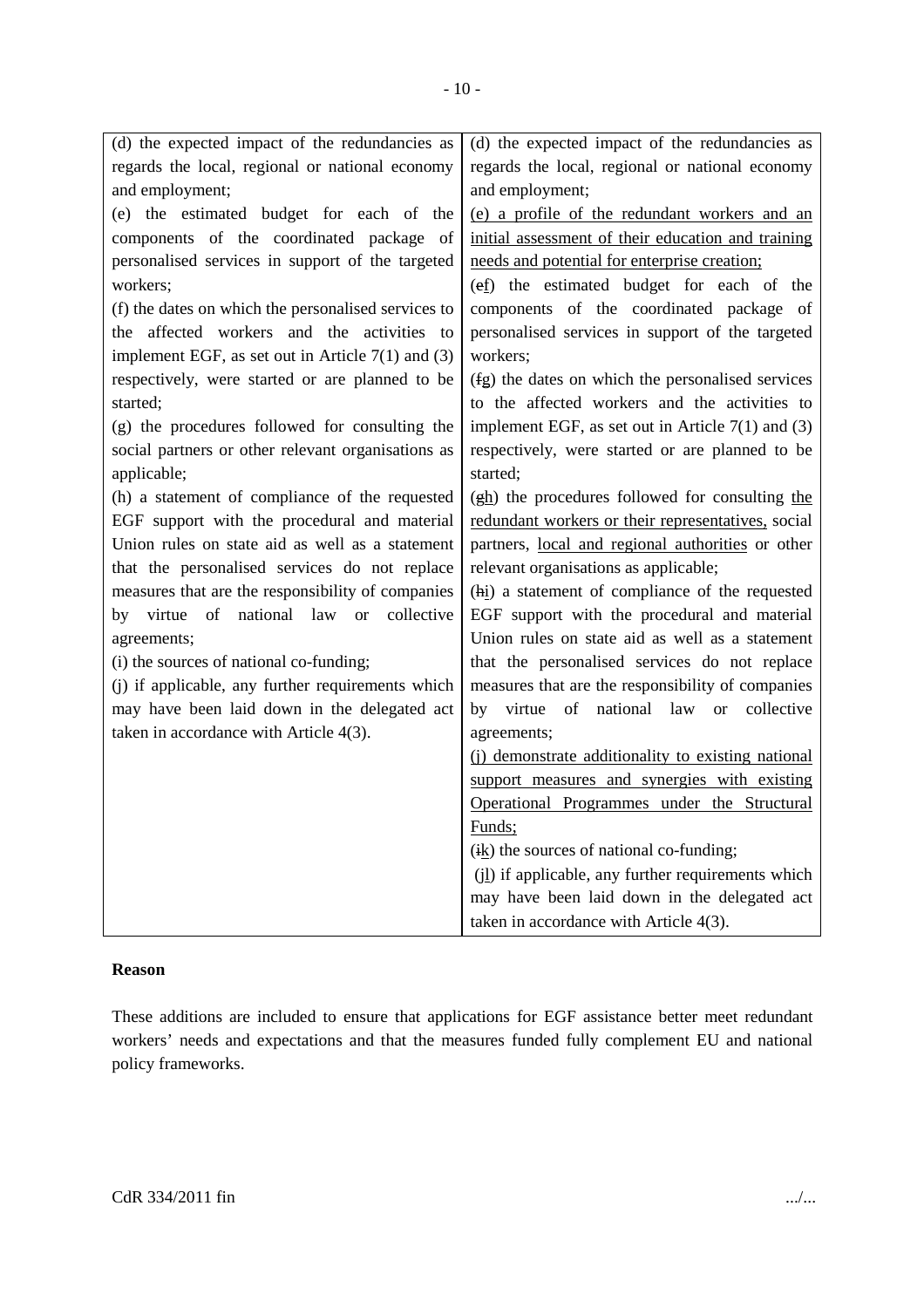# - 11 -

## **Amendment 4**

## Article 11.4

Technical assistance at the initiative of the Commission

| <b>Text proposed by the Commission</b>                                                     | <b>CoR</b> amendment                                                                    |
|--------------------------------------------------------------------------------------------|-----------------------------------------------------------------------------------------|
|                                                                                            | The Commission's technical assistance shall The Commission's technical assistance shall |
| include the provision of information and include the provision of information and          |                                                                                         |
| guidance to the Member States for using, guidance to the Member States for using,          |                                                                                         |
| monitoring and evaluating the EGF. The monitoring and evaluating the EGF. The              |                                                                                         |
| Commission may also provide information on Commission may will also provide clear guidance |                                                                                         |
|                                                                                            | using the EGF to the European and national information on using the EGF to the European |
| social partners.                                                                           | and national social partners and to local and                                           |
|                                                                                            | regional authorities.                                                                   |

## **Reason**

Self-explanatory.

# **Amendment 5** Article 13.1 Determination of financial contribution

| <b>Text proposed by the Commission</b>                              | <b>CoR</b> amendment                                             |
|---------------------------------------------------------------------|------------------------------------------------------------------|
| The Commission shall, on the basis of the                           | The Commission shall, on the basis of the                        |
| assessment carried out in accordance with Article                   | assessment carried out in accordance with Article                |
| 8(3), particularly taking into account the number                   | 8(3), particularly taking into account the number                |
| of targeted workers, the proposed actions and the                   | of targeted workers, the proposed actions and the                |
| estimated costs, evaluate and propose as quickly                    | estimated costs, evaluate and propose as quickly                 |
| as possible the amount of a financial contribution,                 | as possible the amount of a financial contribution,              |
| if any, that may be made within the limits of the                   | if any, that may be made within the limits of the                |
| resources available. The amount may not exceed                      | resources available. The amount may not exceed                   |
| 50 % of the total of the estimated costs referred to                | $60\overline{50}$ % of the total of the estimated costs referred |
| in Article $8(2)(e)$ or 65 % of these costs in the                  | to in Article 8(2)(e) or $75\%$ 65 % of these costs              |
| case of applications submitted by a Member State                    | in the case of applications submitted by a                       |
| on the territory of which at least one region at                    | Member State on the territory of which at least                  |
| eligible<br><b>NUTS</b><br>$\mathbf{I}$<br>level is<br>under<br>the | one region at NUTS II level is "less developed"                  |
| "Convergence" objective of the Structural Funds.                    | eligible under the<br>the<br>for<br>purposes                     |
| The Commission, in its assessment of such cases,                    | "Convergence" objective of the Structural Funds                  |
| will decide whether the 65 % co-funding rate is                     | or which is in receipt of assistance from the                    |
| justified.                                                          | European Stability Mechanism or Balance of                       |
|                                                                     | Payments Regulation. The Commission, in its                      |
|                                                                     | assessment of such cases, will decide whether the                |
|                                                                     | 7565 % co-funding rate is justified                              |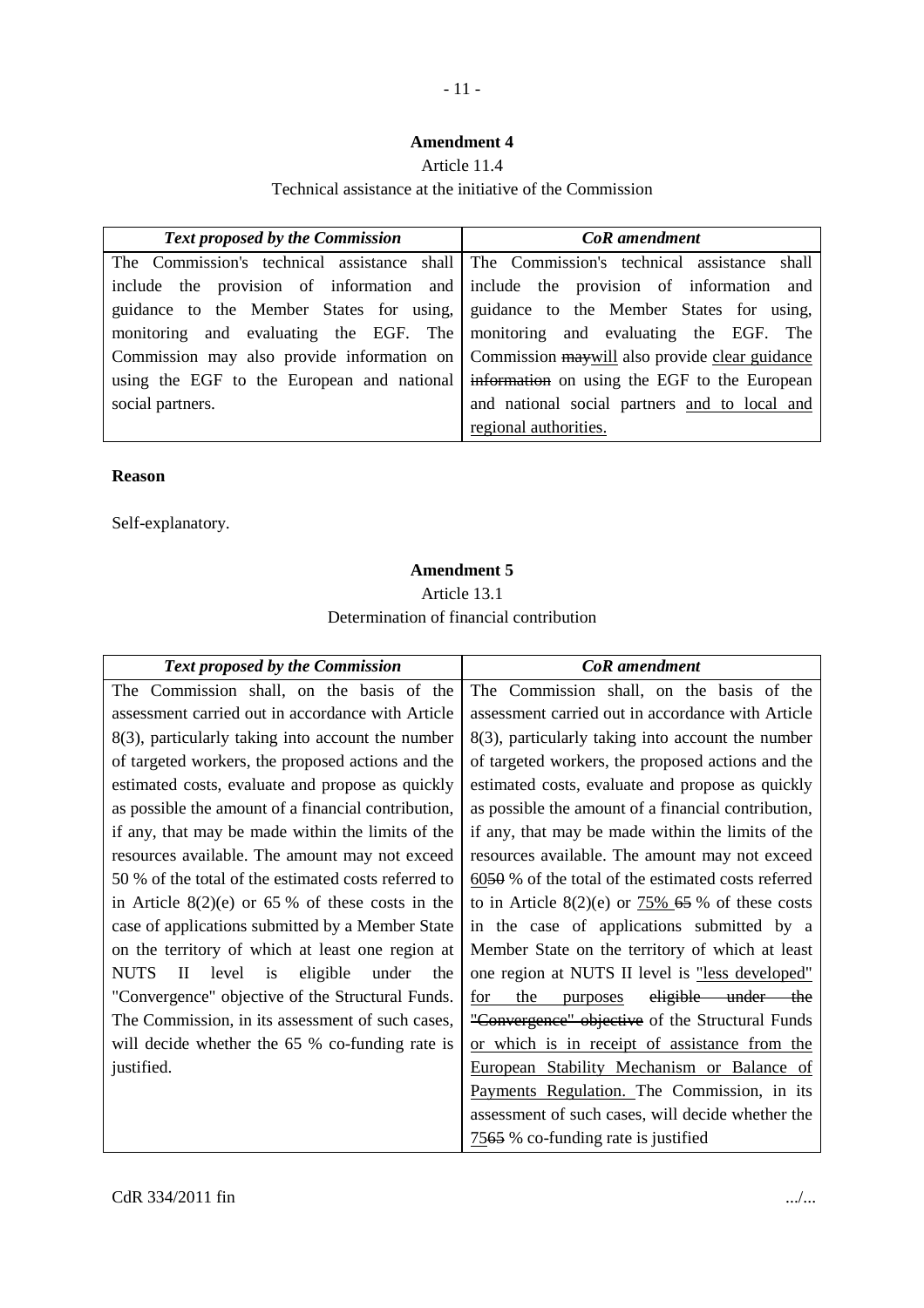#### **Reason**

The proposal from the European Commission lacks clarity, certainty and equity. In the context of the decision of the Employment Council on December 1, 2011, to return co-financing back to 50%, the amendment proposes a higher basic rate co-financing and a higher rate for Member States feeling the worst effects of the current sovereign debt crisis, which should help overcome lack of co-financing resources and provide more certainty to Member States when making an application.

Brussels, 3 May 2012

The President of the Committee of the Regions

Mercedes Bresso

The Secretary-General of the Committee of the Regions

Gerhard Stahl